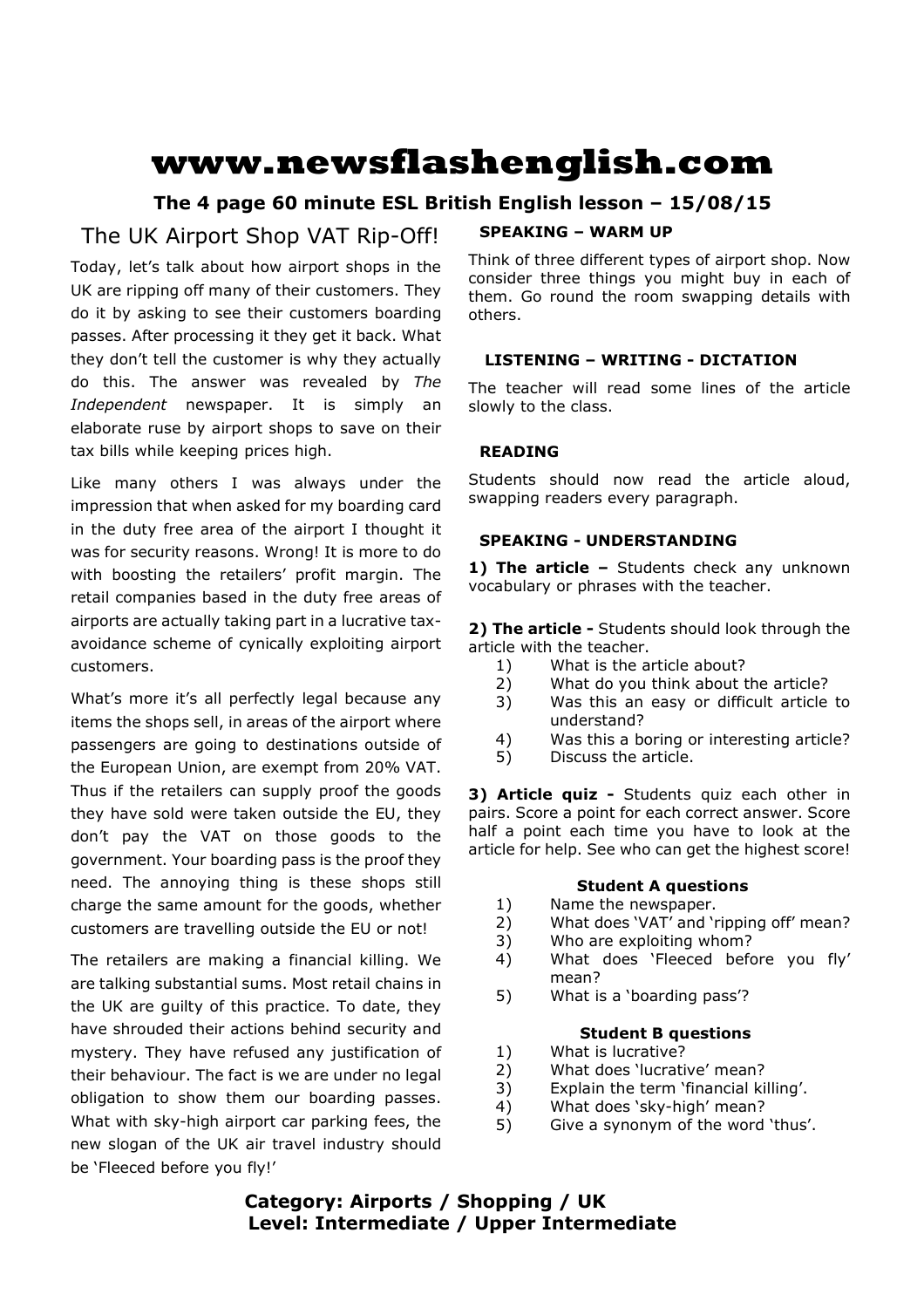# The UK Airport Shop VAT Rip-Off! *– 15th August 2015*

#### **WRITING / SPEAKING**

you can about **'Airport Departure Area***'***.** *Onetwo minutes.* Compare with other teams. Using your words compile a short dialogue together.

#### **WRITING / SPEAKING**

*In pairs* - Think of three other rip-off fees you might pay for at an airport. Write them below. Talk about them!

### **WRITING / SPEAKING**

*In pairs* – **Airports** – Write down 20 things you might see at an airport. Discuss together.

#### **SPEAKING**

*In pairs/As a class* – **Airports Scams** – Consider the following: 'Fleeced before you fly'…

*Airport cafes, restaurants, ATM cash machine fees, transport links, taxis, currency exchanges, car hire, and car parking fees*. Give an example of each.

Can you think of any other rip-off fees you pay at an airport? Give an example of each. Discuss together.

#### **DISCUSSION**

#### **Student A questions**

- 1) What do you think about what you've read?
- 2) Was *The Independent* newspaper right to publish their findings on airport shops ripping people off with their VAT scam? Explain.
- 3) Are UK retailers at airports making a financial killing? Explain.
- 4) Next time you buy something at a major UK airport will you ask for 20% off to compensate the VAT fee you don't need to pay?
- 5) Does this VAT scam happen in your country?
- 6) What other countries in the world allow this VAT scam to operate?
- 7) Have you learnt anything today?

#### **SPEAKING – ROLEPLAY 1**

In pairs. On the board write as many words as In groups. One of you is the interviewer. The others are one of the following people. You are in the *Discussion FM* radio studio in London. Today's interview is about: *The UK Airport Shop VAT Rip-Off!*

- 1) A foreign tourist who bought goods in a major UK airport shop recently.
- 2) A UK citizen who has used a major UK airport recently to buy goods in airport shops.
- 3) A spokesperson from a retail chain who has its shops at major airports in the UK.
- 4) A spokesperson from a large UK consumer magazine.

*The teacher will choose some groups to roleplay their interview in front of the class.* 

# **SPEAKING - ROLEPLAY 2**

*In pairs - Student A* is a reporter. *Student B* is holidaymaker. You are at a major UK airport. *Student A* is talking to *Student B* about the great UK airport VAT rip-off scam. *3 mins.* 

#### **SPEAKING - DISCUSSION**

*Allow 10 minutes* – As a class.

*Discuss the following…* 

The UK Airport Shop VAT Rip-Off

*The teacher can moderate the session.*

#### **DISCUSSION**

#### **Student B questions**

- 1) Did the headline make you want to read the article?
- 2) What do you think of UK airport car parking fees?
- 3) What other things are you fleeced with at an airport?
- 4) Why are Duty Free shops in the UK more expensive than normal shops?
- 5) Are Duty Free shops in your country more expensive than normal shops? Explain.
- 6) Next time you are in an airport shop and you are asked for your boarding card what will you do?
- 7) What do you normally buy at an airport shop?
- 8) Did you like this discussion?

Find similar lessons at http://www.NewsFlashEnglish.com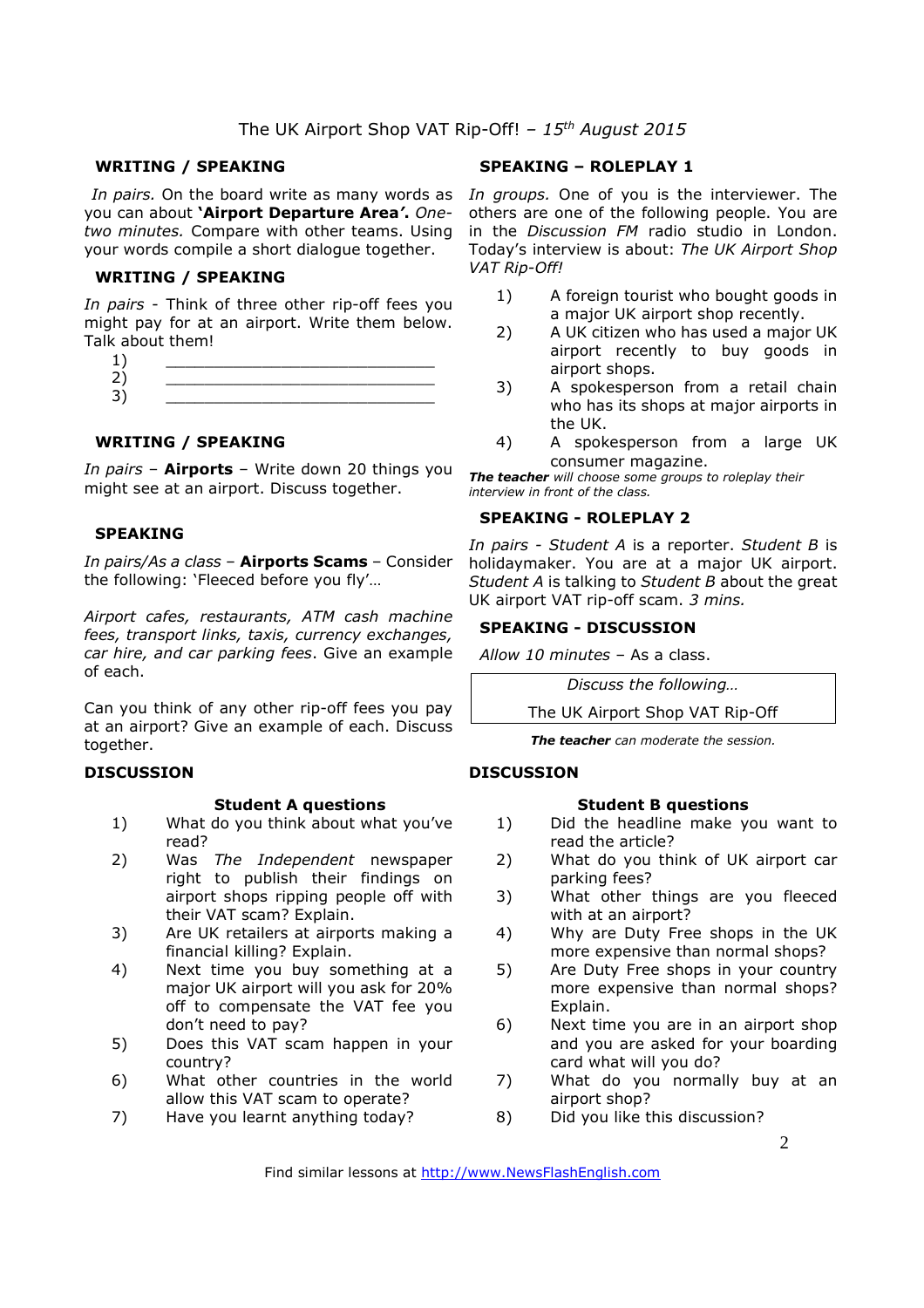# **GAP FILL: READING GAP FILL: GRAMMAR**

#### **The UK Airport Shop VAT Rip-Off!**

Today, let's talk about how airport shops in the UK are ripping off many of their  $(1)$ . They do it by asking to see their customers boarding passes. After processing it they get it back. What they don't tell the customer is why they actually do this. The answer was revealed by *The Independent* newspaper. It is simply an  $(2)$   $(3)$  by airport shops to save on their tax bills while keeping prices high.

Like many others I was always under the  $(4)$  that when asked for my boarding card in the duty free area of the airport I thought it was for security reasons. Wrong! It is more to do with boosting the retailers' (5) margin. The retail companies based in the (6)\_\_ areas of airports are actually taking part in a lucrative tax-avoidance scheme of  $(7)$ exploiting (8) customers.

## *airport / profit / ruse / impression / cynically / customers / elaborate / duty free*

What's more it's all perfectly legal because any items the shops sell, in areas of the airport where passengers are going to (1) outside of the European Union, are exempt from 20% VAT. Thus if the retailers can supply proof the goods they have sold were taken outside the EU, they don't pay the VAT on those goods to the government. Your boarding pass is the  $(2)$  they need. The annoying thing is these shops still charge the same amount for the goods, whether customers are travelling outside the EU or not! The retailers are making a financial killing. We are talking (3)\_ sums. Most retail chains in the UK are  $(4)$  of this  $(5)$  . To date, they have shrouded their actions behind security and mystery. They have refused any  $(6)$  of their  $(7)$  . The fact is we are under no legal  $(8)$  to show them our boarding passes. What with sky-high airport car parking fees, the new slogan of the UK air travel industry should be 'Fleeced before you fly!'

#### *substantial / proof / justification / practice / behaviour / obligation / destinations / guilty*

# **The UK Airport Shop VAT Rip-Off!**

Today, let's talk about (1)\_\_ airport shops in the UK are ripping off many of their customers. They do it by asking to see their customers boarding passes. After processing it (2) get it back. What they don't tell the customer is  $(3)$  they actually do this. The answer was revealed (4)\_\_ *The Independent* newspaper. It is simply an elaborate ruse by airport shops to save  $(5)$  their tax bills while keeping prices high.

Like many others (6) \_ was always under the impression that when asked for my boarding card in the duty free area of the airport I thought it was (7)\_\_ security reasons. Wrong! It is more to do with boosting the retailers' profit margin. The retail companies based in the duty free areas  $(8)$ airports are actually taking part in a lucrative taxavoidance scheme of cynically exploiting airport customers.

#### *by / on / of / I / how / for / they / why*

What's (1) it's all perfectly legal because any items the shops sell, in areas of the airport where passengers are going to destinations outside of the European Union, are exempt from 20% VAT. Thus if the retailers can supply proof the goods they have sold were taken outside the EU, they don't pay the VAT on  $(2)$  goods to the government.  $(3)$ boarding pass is the proof they need. The annoying thing is (4)\_\_ shops still charge the same amount for the goods, (5) customers are travelling outside the EU or not! The retailers are making a financial killing. We are talking substantial sums. (6) retail chains in the UK are guilty of this practice. To date, they have shrouded their actions behind security and mystery. They have refused any justification of (7)\_\_ behaviour. The fact is we are under no legal obligation to show them our boarding passes. What with sky-high airport car parking fees, the new slogan of the UK air travel industry (8) be 'Fleeced before you fly!'

*their / whether / should / most / those / more / these / your*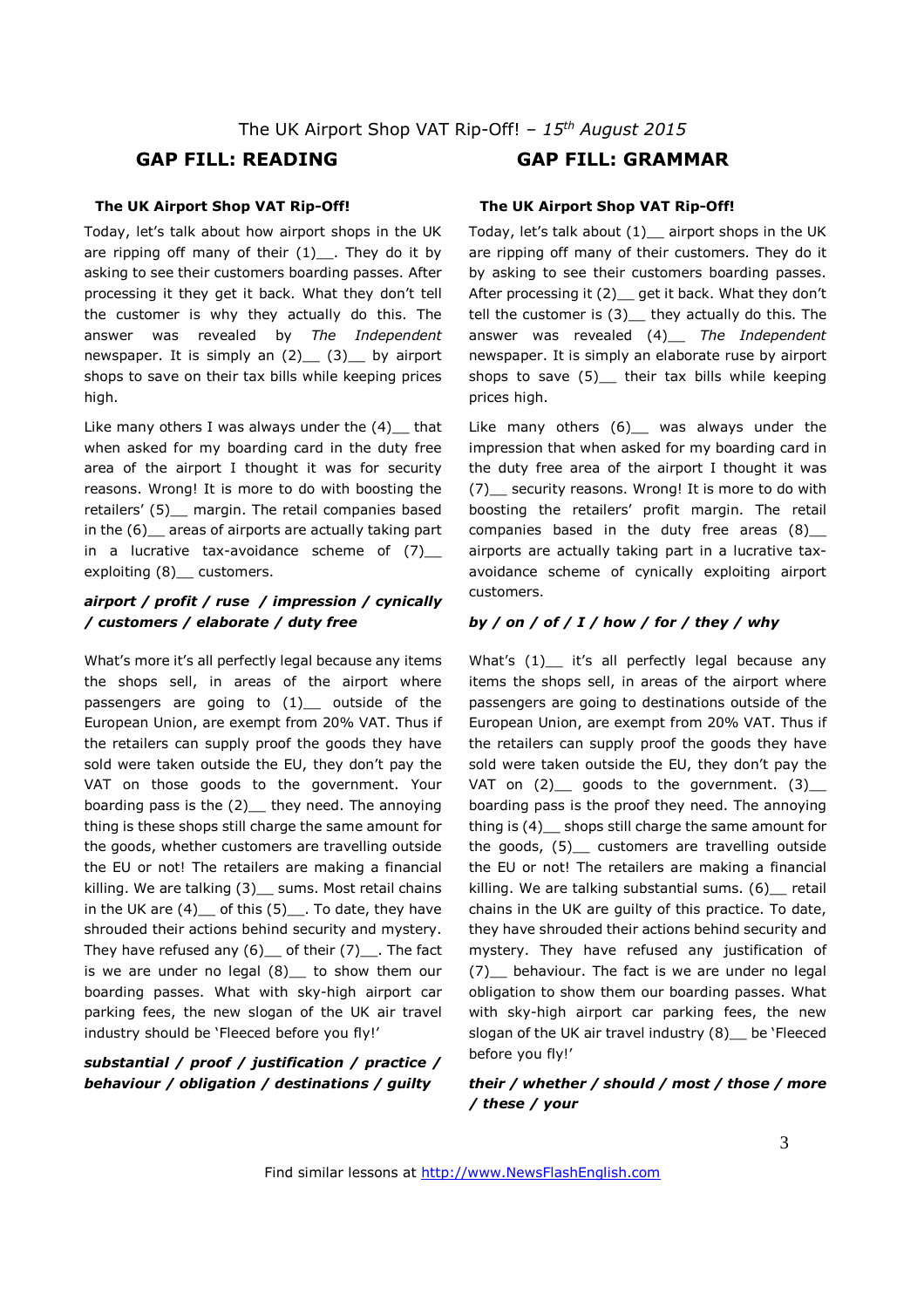# The UK Airport Shop VAT Rip-Off! *– 15 th August 2015*



# **GAP FILL: LISTENING WRITING/SPELLING**

#### **The UK Airport Shop VAT Rip-Off!**

Today, let's talk about the UK are ripping off many of their customers. They do it by asking to see their customers boarding passes. After processing it they get it back. What they don't tell the customer is why they actually do this. The answer was revealed by *The Independent* newspaper. It is simply \_\_\_\_\_\_\_\_\_\_\_\_\_\_\_\_\_\_\_\_ airport shops to save on their tax bills while keeping prices high. Like many others I was always \_\_\_\_\_\_\_\_\_\_\_\_\_\_\_\_\_\_\_\_ that when asked for my boarding card in the duty free area of the airport I thought it was for security reasons. Wrong! It is more to do with boosting the retailers' profit margin. The retail companies based in the duty free areas of airports are actually taking part in a scheme of cynically exploiting airport customers. What's more it's \_\_\_\_\_\_\_\_\_\_\_\_\_\_\_\_\_\_ because any items the shops sell, in areas of the airport where passengers are going to

destinations outside of the European Union, are exempt from 20% VAT. Thus if the retailers can supply proof the goods they have sold were \_\_\_\_\_\_\_\_\_\_\_\_\_\_\_\_\_, they

don't pay the VAT on those goods to the government. Your boarding pass is the proof they need. The annoying thing is these shops still charge the same amount for the goods, whether customers are travelling outside the EU or not! The retailers are making \_\_\_\_\_\_\_\_\_\_\_\_\_\_\_\_\_\_\_. We are talking substantial sums. Most retail chains in the UK are guilty of this practice. To date, they have shrouded their actions behind security and mystery. They have refused any justification \_\_\_\_\_\_\_\_\_\_\_\_\_\_\_\_\_\_. The fact is we are under no legal obligation to show them our boarding passes. What with sky-high airport car parking fees, the new slogan of the UK air travel industry should be '

#### **www.newsflashenglish.com**

**Copyright D. J. Robinson 2015 (B1)**

#### **WRITING / SPEAKING**

**1) On the board -** *In pairs/As a class,* list 20 things you can buy in a Duty Free airport shop. *One-two minutes. Talk about each of them*.

**2) Sentence starters -** Finish these sentence starters. Correct your mistakes. Compare what other people have written.

- 1) Airport shops
- 2) Duty Free
- 3) My boarding pass \_\_\_\_\_\_\_

**3)** Write down 50 words about: *The UK Airport Shop VAT Rip-Off*. Your words can be read out in class.

**4) Homework -** Write and send a 200 word email to your teacher about: *The UK Airport Shop VAT Rip-Off.* Your email can be read out in class.

#### **SPELLING**

The teacher will ask the class individually to spell the following words that are in the article. Afterwards check your answers. 1) impression<br>2) behaviour 2) behaviour

- 3) thought<br>4) security security 5) wrong 6) margin
- 7) actually
- 8) lucrative<br>9) avoidanc 9) avoidance
- 10) scheme

#### **SPELLING**

Use the following ratings: **Pass = 12 Good = 15 Very good = 18 Excellent = 20** 11) cynically

- 12) exploiting 13) obligation 14) passengers 15) destinations 16) still 17) substantial 18) guilty 19) proof
- 20) justification

Find similar lessons at http://www.NewsFlashEnglish.com